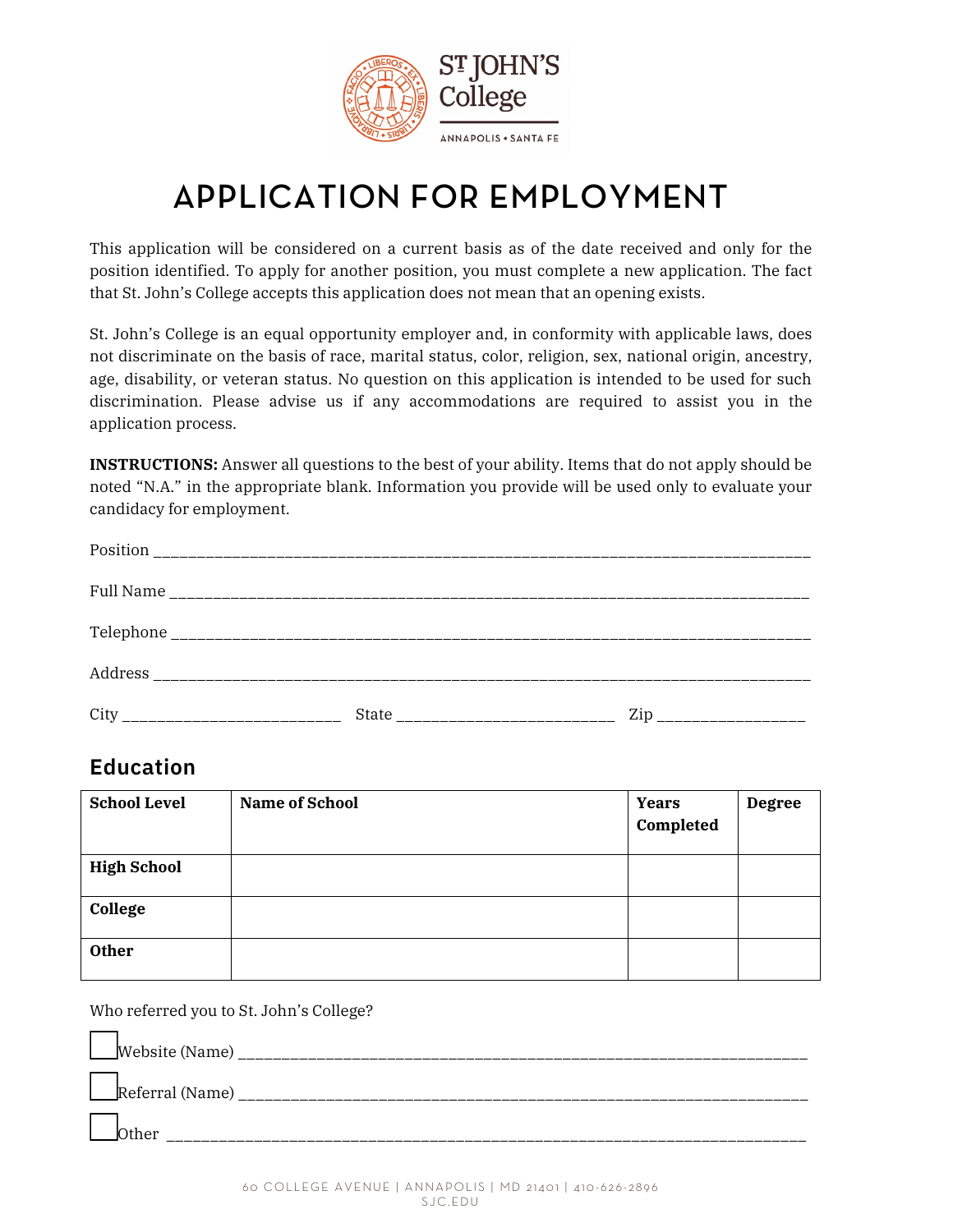

### **Employment Experience**

Please list your last three employers:

| Company Name                |          |                             |       |     |       |
|-----------------------------|----------|-----------------------------|-------|-----|-------|
| Address                     |          | City                        | State | Zip | Phone |
| <b>Starting Date</b>        | End Date | Job Title                   |       |     |       |
| Salary/Hourly Rate          |          | Name of Supervisor          |       |     |       |
|                             |          | May we contact? $Yes$<br>No |       |     |       |
| Describe the Nature of Work |          |                             |       |     |       |
|                             |          |                             |       |     |       |
| Reason for Leaving          |          |                             |       |     |       |
|                             |          |                             |       |     |       |

| Company Name                |          |                                    |       |     |       |
|-----------------------------|----------|------------------------------------|-------|-----|-------|
| Address                     |          | City                               | State | Zip | Phone |
| <b>Starting Date</b>        | End Date | Job Title                          |       |     |       |
| Salary/Hourly Rate          |          | Name of Supervisor                 |       |     |       |
|                             |          | May we contact? $Yes \Box No \Box$ |       |     |       |
| Describe the Nature of Work |          |                                    |       |     |       |
|                             |          |                                    |       |     |       |
| Reason for Leaving          |          |                                    |       |     |       |
|                             |          |                                    |       |     |       |

| Company Name                |          |                                                                                              |       |     |       |
|-----------------------------|----------|----------------------------------------------------------------------------------------------|-------|-----|-------|
| Address                     |          | City                                                                                         | State | Zip | Phone |
| <b>Starting Date</b>        | End Date | Job Title                                                                                    |       |     |       |
| Salary/Hourly Rate          |          | Name of Supervisor                                                                           |       |     |       |
|                             |          | May we contact? $Yes \n\n\begin{bmatrix}\n\end{bmatrix} No \n\begin{bmatrix}\n\end{bmatrix}$ |       |     |       |
| Describe the Nature of Work |          |                                                                                              |       |     |       |
| Reason for Leaving          |          |                                                                                              |       |     |       |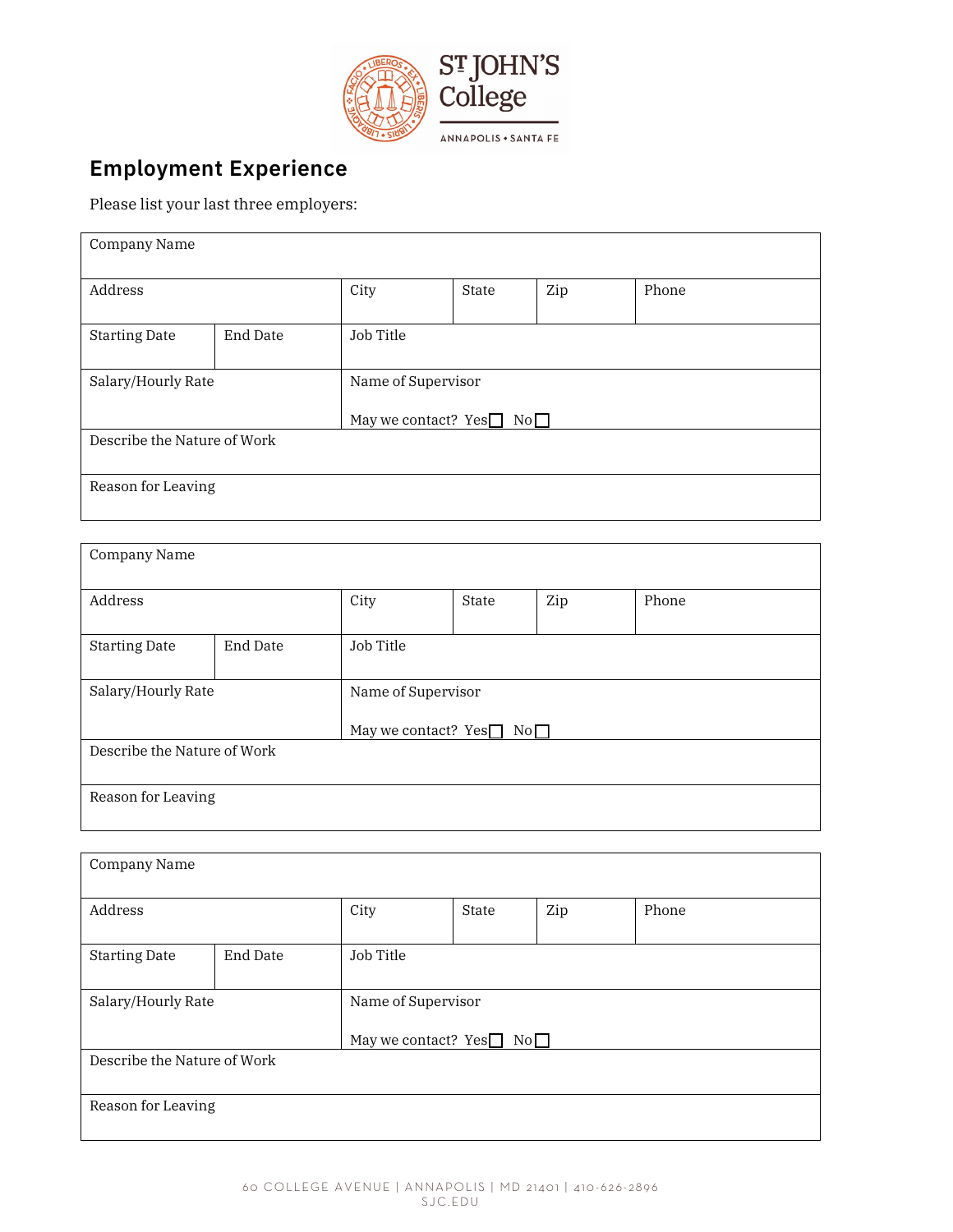

# **Professional References**

| Name | Phone | <b>Business</b> | Yrs Known |
|------|-------|-----------------|-----------|
|      |       |                 |           |
|      |       |                 |           |
|      |       |                 |           |
|      |       |                 |           |
|      |       |                 |           |
|      |       |                 |           |
|      |       |                 |           |
|      |       |                 |           |
|      |       |                 |           |

## **Military Service Record**

| <b>Branch of Service</b>                                                                                                                                                                          | Discharge Date |  |  |  |
|---------------------------------------------------------------------------------------------------------------------------------------------------------------------------------------------------|----------------|--|--|--|
| Duties                                                                                                                                                                                            |                |  |  |  |
|                                                                                                                                                                                                   |                |  |  |  |
| Are your eligible to work in the U.S.? Yes $\Box$ No                                                                                                                                              |                |  |  |  |
| Do you now, or will you at anytime in the future, require the College to sponsor you for work<br>$Yes \mid No$<br>eligibility?                                                                    |                |  |  |  |
| Are you currently or do you plan on becoming a student at St. John's College as either<br>undergraduate or graduate?<br>Yes<br><b>No</b>                                                          |                |  |  |  |
| Have you been told the essential functions of the job or have viewed a copy of the job description<br>$Yes$ No<br>listing the essential functions of the job?                                     |                |  |  |  |
| Can you perform these essential functions of the job with or without reasonable accommodations?<br>No.<br>Yes                                                                                     |                |  |  |  |
|                                                                                                                                                                                                   |                |  |  |  |
| Have you been convicted of a crime in the last 10 years?<br>If yes, give date, place and offense. (Nature of crime will be considered in relation to the position<br>for which you are applying.) | $Yes \mid No$  |  |  |  |
|                                                                                                                                                                                                   |                |  |  |  |
|                                                                                                                                                                                                   |                |  |  |  |
|                                                                                                                                                                                                   |                |  |  |  |